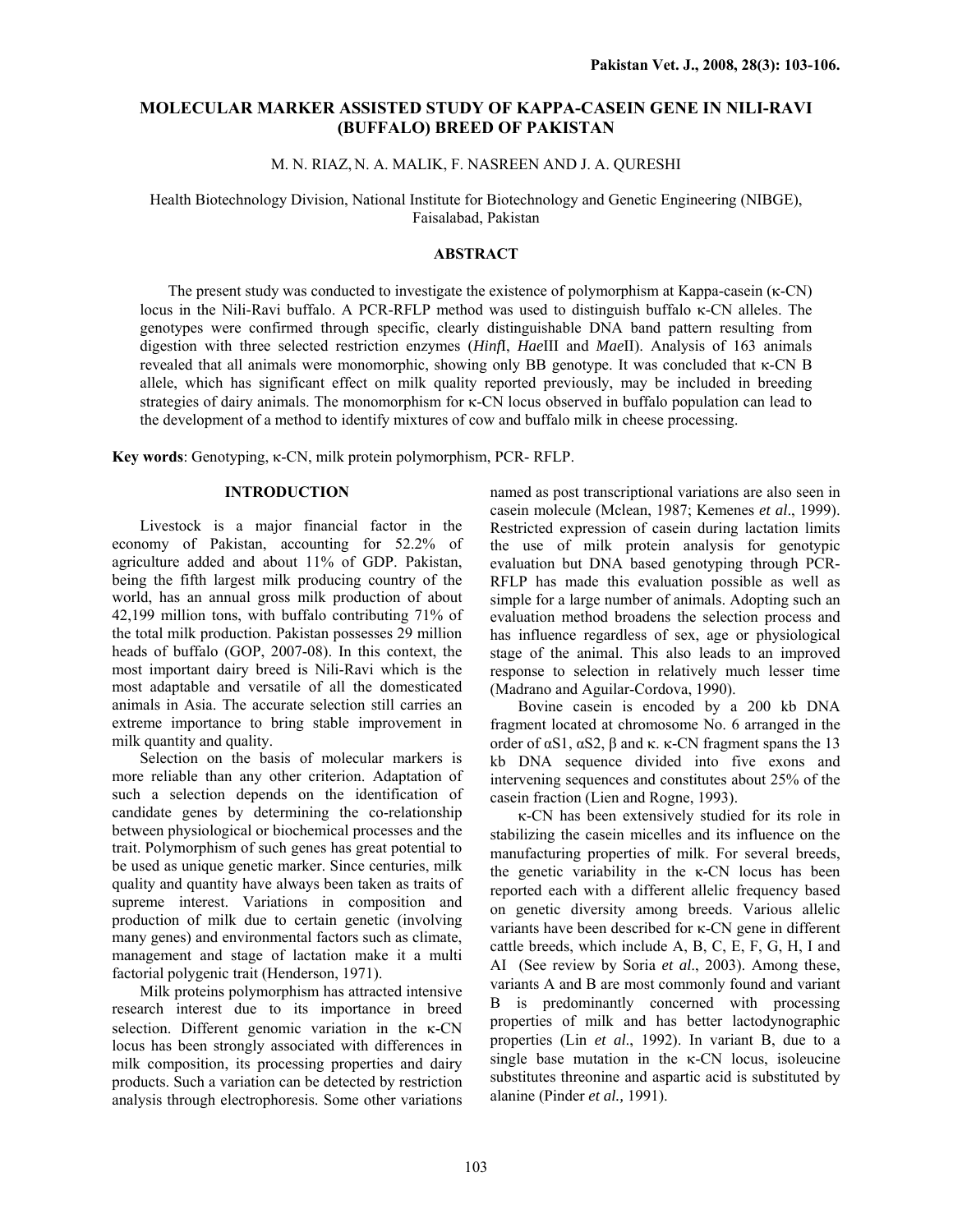Keeping in view the importance of milk quality in the economy of Pakistan and to study the genetic variability among buffalo breeds, the present study was designed to optimize a standard molecular method at DNA level and to identify the occurrence of polymorphism at κ-CN locus in indigenous Nili-Ravi buffalo breed.

## **MATERIALS AND METHODS**

### **Blood sample collection**

A total of 163 Nili-Ravi buffaloes were sampled during their first lactation, both from Government as well as private farms, maintained at standard balanced diet. About 5 ml blood was collected in  $K_3$ -EDTA coated sterile vaccutainers and stored at  $-20^{\circ}$ C until used for DNA extraction.

#### **DNA extraction**

 Genomic DNA was extracted from leukocytes according to the procedure described by Sambrook *et al*. (1989). The quality and concentration of extracted DNA was assessed by visualizing it on 0.8% agarose gel under UV light.

### **Polymerase Chain Reaction**

The primers used for the amplification of the κ-CN gene fragments were already reported by Barroso *et al*. (1998) with the following nucleotide sequence: KF 5′- TGTGCTGAGTAGGTATCCTAGTTATGG-3′ KR 5′- GCGTTGTCTTCTTTGATGTCTCCT-3′.

Amplification reaction was done in a final volume of 25 µl, containing 100 ng DNA, 50 pico moles of each primer, 1X Taq polymerase buffer (10 mM Tris HCl pH 9.0, 50 mM KCl, 0.1% Triton X-100), 1.5 mM MgCl<sub>2</sub> 0.2 mM dNTPs and 0.5U Taq DNA polymerase. The amplifi- cation was carried out in thermal cycler with the following amplification conditions: 94°C for 5 min (initial denaturation), 94°C for 1 min, 65°C for 1 min, and 72°C for 2 min with a final extension step of 72°C for 10 min upto 35 cycles.

### **Positive and negative PCR controls**

Reliability of the PCR products was further confirmed through both positive and negative controls. Positive control was the PCR product resulting from amplification of an extracted DNA sample with the same set of primers and same procedure was repeated thrice. Negative control having no DNA template was used to check presence of any contamination in the PCR reagents.

# **Restriction Fragment Length Polymorphism (RFLP) technique**

PCR products were subjected to digestion by restriction enzymes. In reaction with a total volume of 20µl, 10µl of the amplified fragment was digested separately with 5U each of *Hae*III, *Mae*II and *Hinf*I in three separate reaction tubes. After incubation of the reaction mixture at  $37^{\circ}$ C for 12-16 hrs, the digested fragments were subjected to electrophoresis on 2% agarose gel stained with ethidium bromide in 1X TBE as the running buffer at 60V for approximately 120/min. Visualization of the restricted DNA bands was done under UV light. Size of different DNA bands resulting from restriction with each enzyme was confirmed through standard DNA marker and the size of unrestricted PCR product was taken as control.

## **RESULTS**

#### **Analysis of PCR Amplified κ-CN gene fragment**

PCR amplification using primers KF and KR yielded a 453 bp DNA fragment of κ-CN gene. Presence of a single band visible under UV light removed the need for PCR purification step before restriction analysis (Fig. 1).



**Fig. 1:** Analysis of amplified product of κ-CN gene (Exon IV) on 1.8% agarose gel. Lane 1: 50 bp DNA ladder (MBI, Fermentas). Lane 2: Negative control. Lane 3: Positive control. Lane 4-7: Amplified product of bovine κ-CN gene which resulted 453 bp bands.

# **RFLP analysis of amplified DNA fragment of κ-CN gene**

Amplified products from Nili-Ravi buffalo, after being digested with *Hinf*I, generated two DNA fragments (426 and 27 bps). Digestion of the same PCR product with each of *Hae*III and *Mae*II yielded two separate DNA fragments of different sizes i.e. 223, 230 bps and 254, 199 bp, respectively (Fig. 2). Cumulative analysis of the results depicted the existence of only B allele.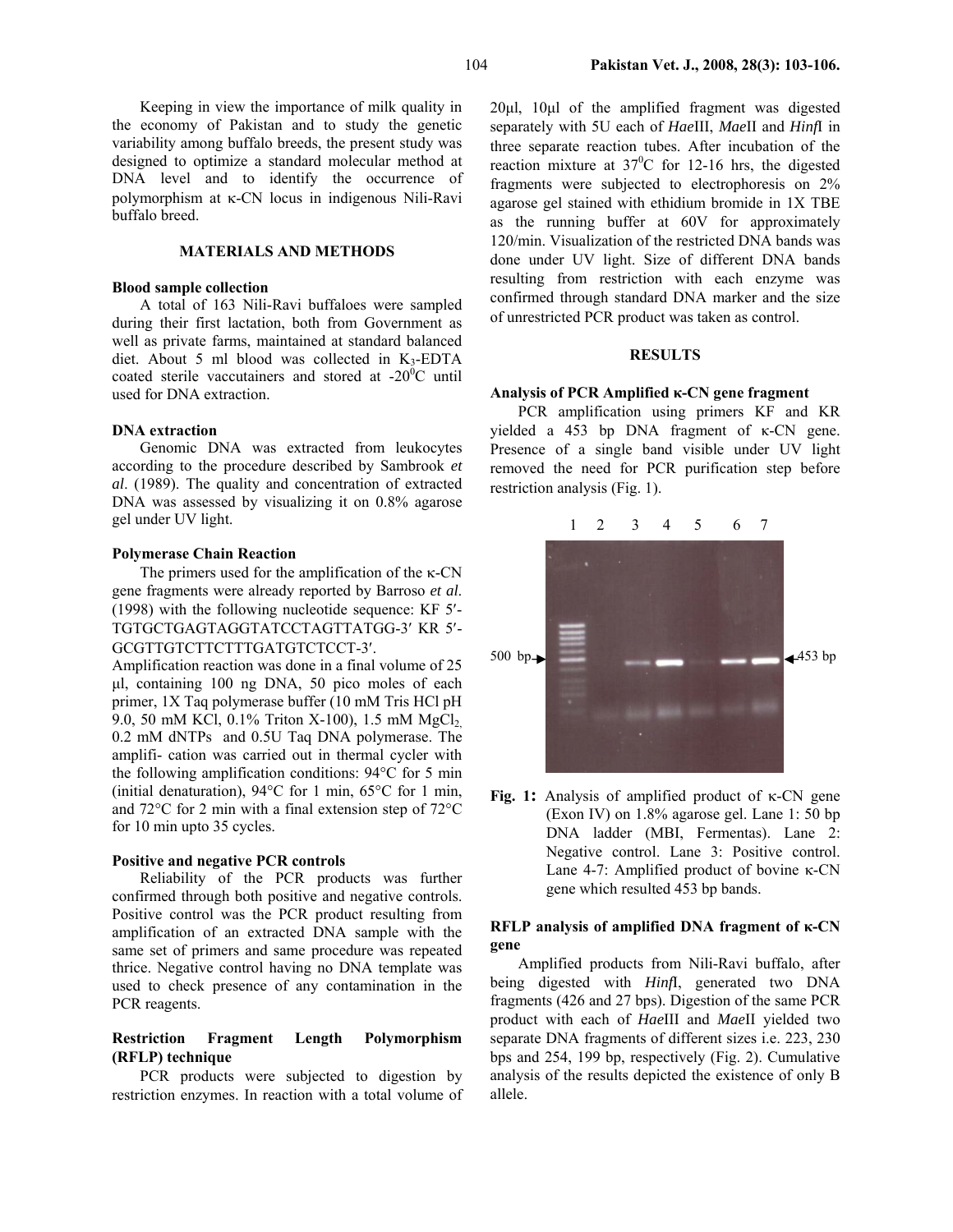

**Fig. 2:** Restriction analysis of amplified product of κ-CN gene (Exon IV) with *Mae*II, *Hinf*I and *Hae*III on 2% agarose gel electrophoresis. Lane 1: 50 bp DNA ladder (MBI, Fermentas). Lane 2-3: digested PCR product with *Mae*II, Lane 4- 5 with *Hinf*I, Lane 6-7: *Hae*III restriction endonucleases.

# **DISCUSSION**

Restriction pattern observed following enzymatic digestion of 453 bp amplified fragment of κ-CN gene was compared with already know patterns (Table 1) specific for each genotype. Restriction analysis of κ-CN amplified fragment with *Hinf*I, *HaeIII* and *MaeII* generated different DNA length fragments of 426 and 27 bp, 223 and 230 bp, 554 and 199 bp, respectively specific for BB genotype. Mitra *et al*. (1998), Pipalia *et al*. (2001) and Ontaviano *et al*. (2005) also found monomorphism (BB) for this gene in buffalos. However, Sing *et al*. (2005) found two alleles A and B for κ-CN locus in Murrah and Bhadawari breeds but they have reported monomorphism in Surti and Mehsana breeds of buffalo. Similarly, two types of alleles were found in Murrah, Surti and Pandharpuri breeds of buffalo by Patel *et al*. (2007). Monomorphic form BB of κ-CN is responsible for higher yield in cheese making as well as milk and milk protein yield (McLean, 1987). The cheese production can be increased by 10% if milk from cows of genotype BB of κ-CN is used (Marziali and Ng-Kwai-Hang, 1986).

Our results clearly indicate uniform and homozygous population of Nili-Ravi buffalos for κ-CN B allele. The present study is the first report on κ-CN genotyping of Nili-Ravi buffalo of Pakistan. This study shows that the PCR-RFLP test is quite easy and rapid method of genotyping bovine milk protein loci and the results of this study can also be helpful to study the κ-CN gene polymorphism in other bovine breeds in Pakistan. So, the application of molecular marker in conjunction with conventional animal breeding practices can be useful for improvement in animal selection and identification of best alleles to utilize in breed selection.

### **Acknowledgements**

The authors are thankful to Higher Education Commission, Islamabad for funding this study, PIBS diagnostics budget of NIBGE/PAEC for financial support, and scientists and staff of Livestock Production and Research Institute (LPRI), Okara for sample collection.

### **REFERENCES**

- Barroso, A., S. Dunner and J. Canon, 1998. Detection of bovine kappa casein variants A, B, C and E by means of PCR-SSCP. J. Anim. Sci., 76: 1535- 1538.
- GOP, 2007-08. Economic Survey, Economic Advisor Wing, Finance Division, Govt. Pakistan, Islamabad, Pakistan.
- Henderson, J. L., 1971. The Fluid –Milk Industry. Vol II, AVI London, UK.
- Kemenes, P. A., L. C. A. Regitano, A. J. M. Rosa, I. U. Packer, A. G. Ralook, L. A. Figueirede, N. A. Silva, M. Antonia, L. Etchegaray and L. L. Coutinho, 1999. Kappa-casein, beta-lactoglobulin and growth hormone allele frequencies and genetic distances in Nelore, Gyr, Guzera, Caracu, Charolais, Canchin and Santa Gertrudis cattle. Gene and Mol. Biol., 22(4): 539-541.
- Lien, S. and S. Rogne, 1993. Bovine casein haplotypes number, frequencies and applicability as genetic marker. Anim. Genet., 24: 373-376.

**Table 1: DNA fragment sizes for each genotype for κ-CN locus after digestion with** *Hinf* **I,** *Hae* **III and** *Mae* **II: Reviewed in Barroso** *et al***. (1998)** 

| <b>Restriction enzyme</b> |                           |       |       |    |         |     |       |  |        |     |     |
|---------------------------|---------------------------|-------|-------|----|---------|-----|-------|--|--------|-----|-----|
| <b>Genotypes</b>          | Hinf I                    |       |       |    | Hae III |     |       |  | Mae II |     |     |
|                           | Sizes in base pairs (bps) |       |       |    |         |     |       |  |        |     |     |
| AA                        | -----                     | 326   | 100   | 27 | 230     | 223 | ----- |  |        | 254 | 199 |
| AВ                        | 426                       | 326   | 100   | 27 | 230     | 223 | ----- |  | -----  | 254 | 199 |
| BB*                       | 426                       | ----- | ----- |    | 230     | 223 | ----- |  | -----  | 254 | 199 |

\* Genotype found in our study.